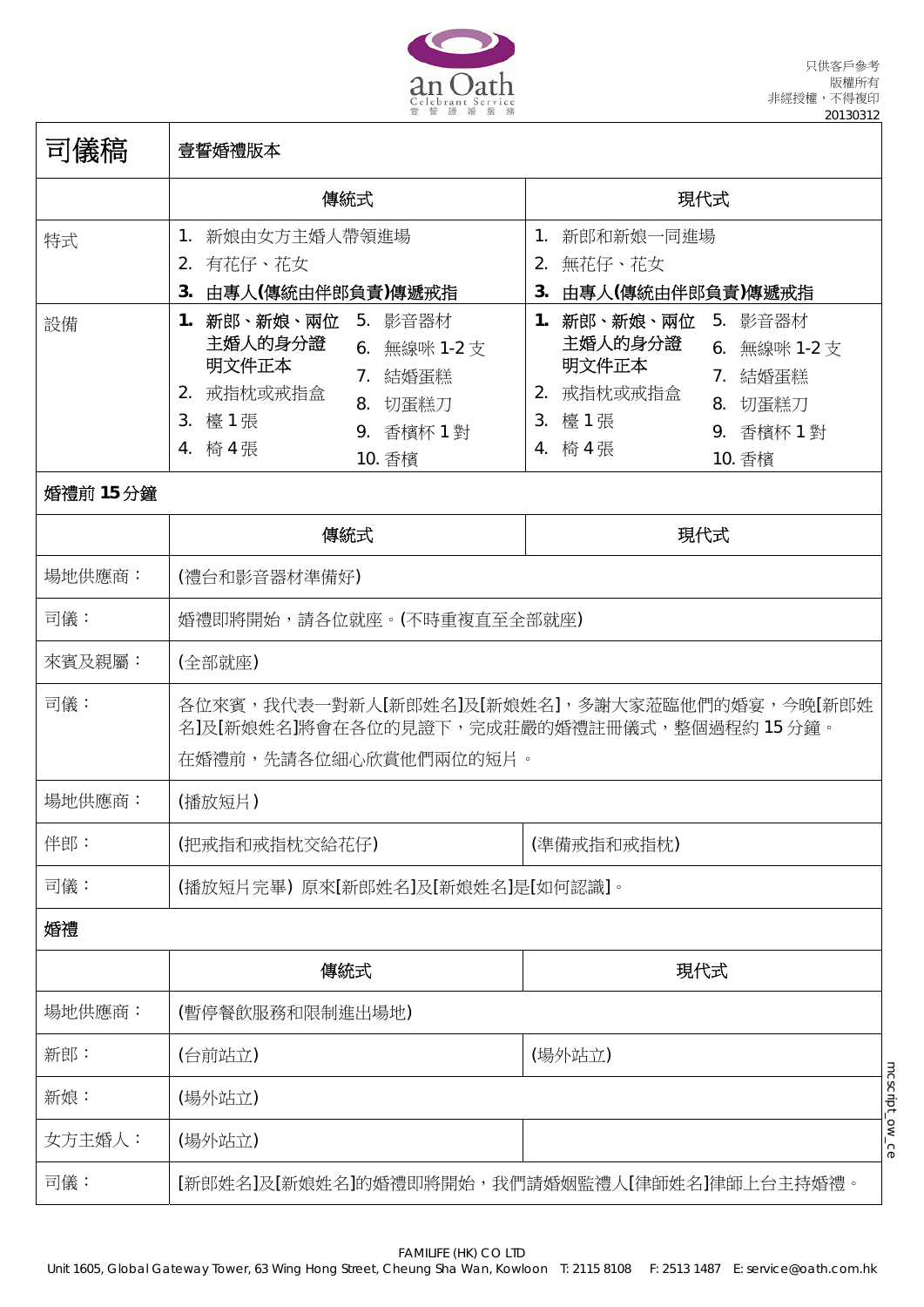

Ι

| 婚姻監禮人:                                | (律師上台)                                      |                                                                                                                                        |                |
|---------------------------------------|---------------------------------------------|----------------------------------------------------------------------------------------------------------------------------------------|----------------|
| 司儀:                                   | (司儀下台)                                      |                                                                                                                                        |                |
| 婚姻監禮人:                                | (向賓客致歡迎詞)(請來賓保持肅靜)                          |                                                                                                                                        |                |
| 婚姻監禮人:<br>(新娘進場部份<br><u>並非由司儀負責</u> ) | 現在,請各位來賓起立歡迎新娘進場。                           | 現在,請各位來賓起立歡迎一對新人進場。                                                                                                                    |                |
| 場地供應商:                                | (秦樂)                                        |                                                                                                                                        |                |
| 花仔和花女:                                | (帶同戒指和戒指枕/盒,步入會場)                           |                                                                                                                                        |                |
| 伴郎:                                   | (從花仔接過戒指和戒指枕/盒)                             |                                                                                                                                        |                |
| 女方主婚人和<br>新娘:                         | (步入會場)                                      |                                                                                                                                        |                |
| 女方主婚人:                                | (把新娘交到新郎手上)(到席上就坐)                          |                                                                                                                                        |                |
| 新郎和新娘:                                | (上台站立)                                      | (步入會場,上台站立)                                                                                                                            |                |
| 場地供應商:                                | (奏樂完畢)                                      |                                                                                                                                        |                |
| 婚姻監禮人:                                | 請各位就坐。                                      |                                                                                                                                        |                |
| 婚姻監禮人:                                | (婚姻監禮人向新人祝賀)<br>眾表示以對方為配偶,並為此簽名為證後,便成為合法夫妻) | (宣讀法定致詞:在兩位結為夫婦之前,本人在職責上要提醒你們:根據《婚姻條例》締結的婚<br>姻是莊嚴而有約束力的,在法律上是一男一女自願終身結合,不容他人介入。因此,[新郎姓<br>名]和[新娘姓名],你們的婚禮雖然沒有世俗或宗教儀式,但你們在本人和現時在場的人面前當 |                |
| 婚姻監禮人:                                | (我願意問題)                                     |                                                                                                                                        |                |
| 婚姻監禮人:                                | 現在請新郎及新娘,進行交換戒指和宣讀誓詞的儀式。                    |                                                                                                                                        |                |
| 伴郎:                                   | (帶同戒指和戒指枕/盒到台上)                             |                                                                                                                                        |                |
| 婚姻監禮人:                                | 首先請新郎為新娘戴上戒指。                               |                                                                                                                                        |                |
| 新郎:                                   | (為新娘戴上戒指)                                   |                                                                                                                                        |                |
|                                       | 為我合法妻子,[+特別版承諾])                            | (跟律師宣讀法定誓詞及特別版承諾:我請在場各人見證,我 [ <b>新郎姓名</b> ],願以您 [ <b>新娘姓名</b> ],                                                                       |                |
| 婚姻監禮人:                                | 跟住請新娘為新郎戴上戒指。                               |                                                                                                                                        | mcscript_ow_ce |
| 新娘:                                   | (為新郎戴上戒指)                                   | (跟律師宣讀法定誓詞及特別版承諾:我請在場各人見證,我 [ <b>新娘姓名</b> ],願以您 [ <b>新郎姓名</b> ],                                                                       |                |
|                                       | 為我合法丈夫,[+特別版承諾])                            |                                                                                                                                        |                |

FAMILIFE (HK) CO LTD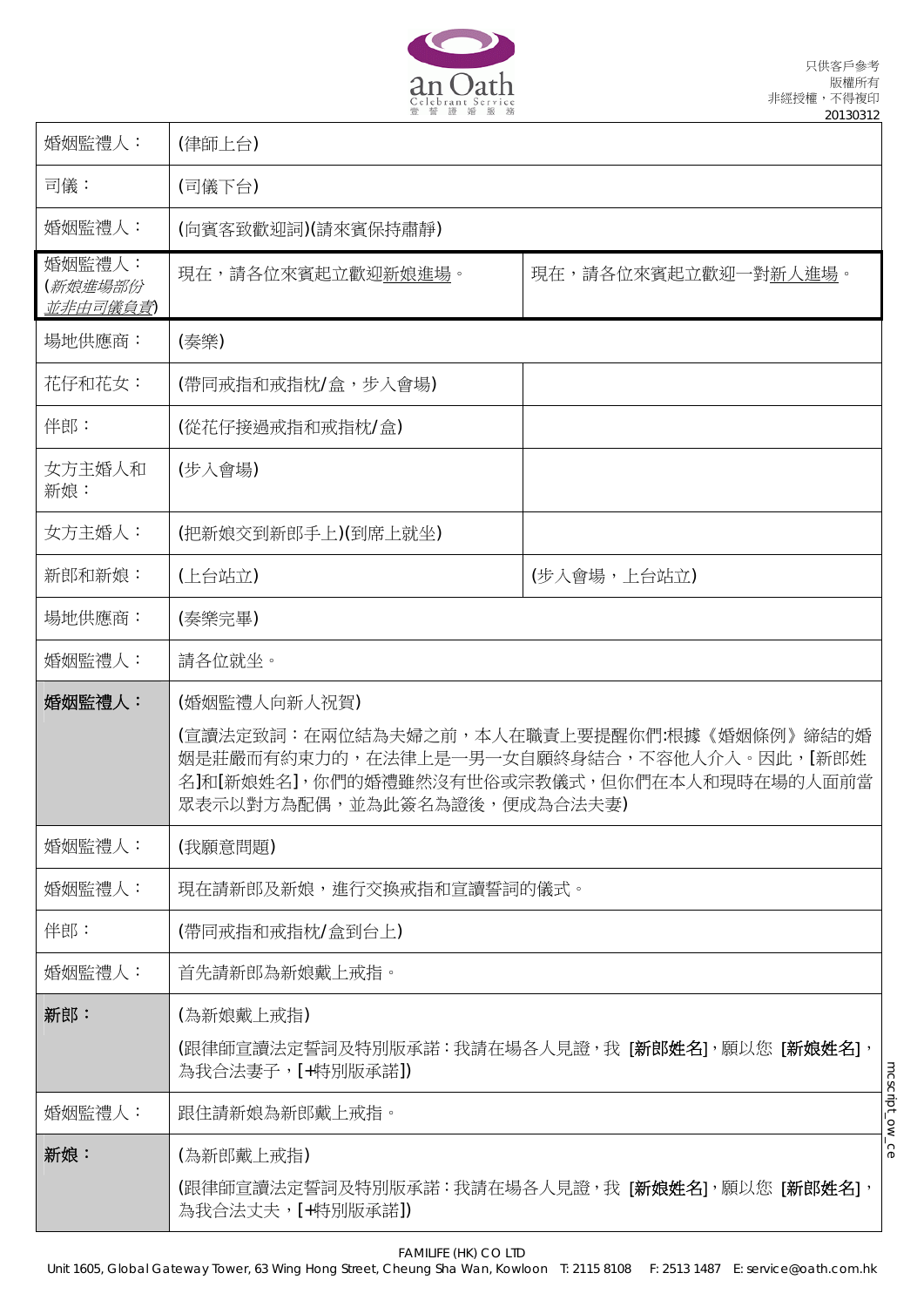

| 婚姻監禮人:           | 現在請新郎為新娘揭頭紗。                                                             |
|------------------|--------------------------------------------------------------------------|
| 新郎:              | (新郎為新娘揭頭紗及親吻新娘)                                                          |
| 婚姻監禮人:           | 請男女雙方主婚人上台。                                                              |
| 雙方主婚人:           | (上台)                                                                     |
| 新郎、新娘及雙<br>方主婚人: | (拍大合照)                                                                   |
| 婚姻監禮人:           | 請新人及雙方主婚人到簽名枱就坐。                                                         |
| 新郎、新娘及雙<br>方主婚人: | (就坐)                                                                     |
| 新郎新娘:            | (簽署結婚證書)                                                                 |
| 雙方主婚人:           | (簽署結婚證書)                                                                 |
| 婚姻監禮人:           | (簽署、蓋章結婚證書)(包裝結婚證書及證書禮盒)                                                 |
| 婚姻監禮人:           | 請男女雙方主婚人先到台下就坐。                                                          |
| 雙方主婚人:           | (到台下就坐)                                                                  |
| 婚姻監禮人:           | 請新郎和新娘到台前。                                                               |
| 新郎和新娘:           | (起立和走到台前)                                                                |
| 婚姻監禮人:           | [新郎姓名]及[新娘姓名]您們已正式成為合法夫妻,現在我將結婚證書交到新娘手上,祝您們<br>白頭到老,永結同心。<br>今日嘅註冊儀式,禮成。 |
|                  | [註冊儀式結束]                                                                 |
| 婚姻監禮人:           | 退席                                                                       |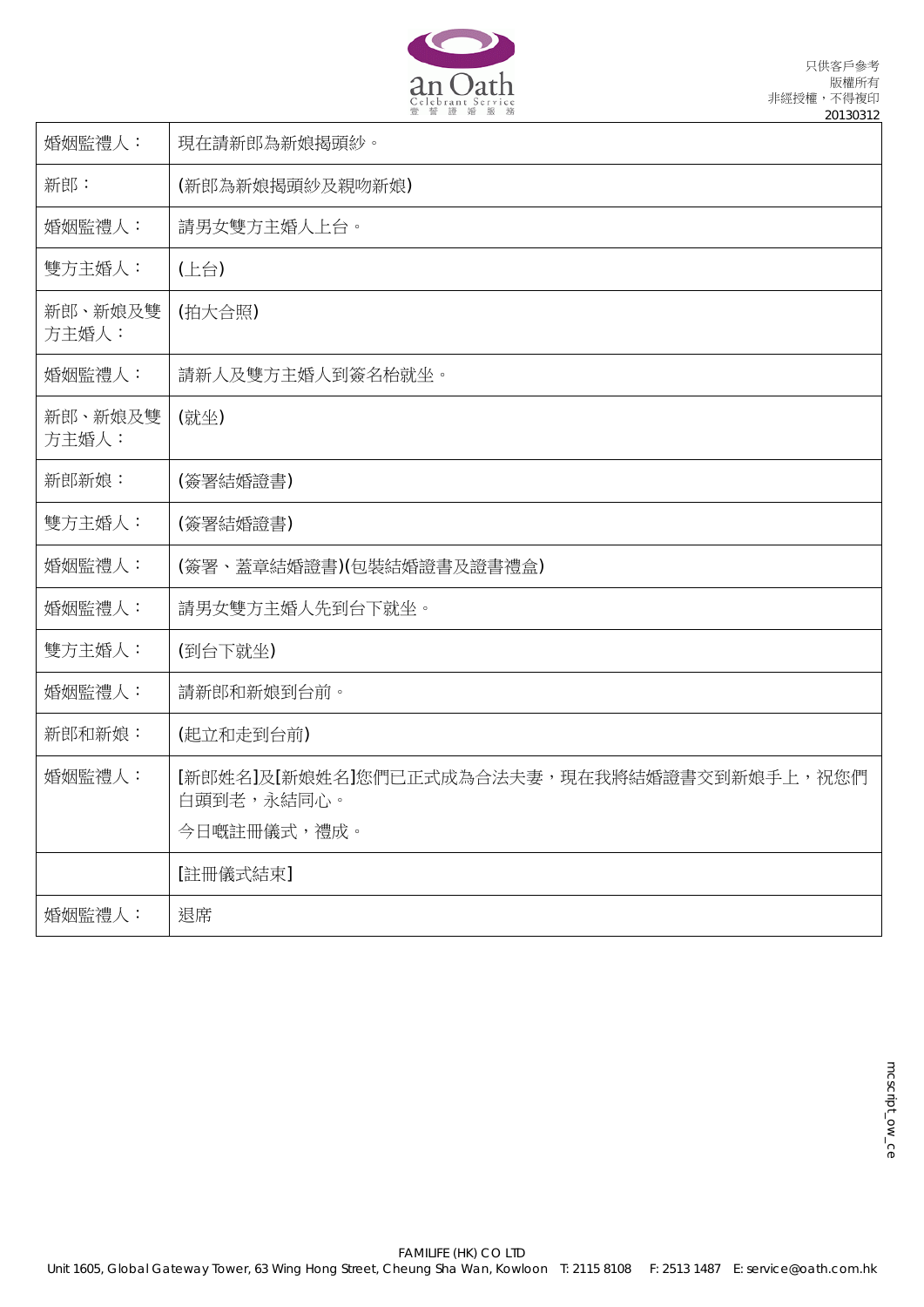

П

| 其他儀式   |                                                                                                                                    |
|--------|------------------------------------------------------------------------------------------------------------------------------------|
| 場地供應商: | (送上結婚蛋糕)                                                                                                                           |
| 司儀:    | 我代表[新郎姓名]及[新娘姓名]多謝在場所有嘉賓為他們見證婚禮儀式,完成婚禮後,是切結<br>婚蛋糕的時間,有請[新郎姓名]及[新娘姓名]。結婚蛋糕象徵豐裕,寓意兒孫滿堂。新郎、新<br>娘一起切結婚蛋糕,代表承諾從今以後照顧對方一生,過著甜蜜和諧的家庭生活。 |
| 新郎和新娘: | (一起切蛋糕)                                                                                                                            |
| 司儀:    | 我代表所有賓客祝賀您們的生活揭開新一頁。                                                                                                               |
| 場地供應商: | (收回結婚蛋糕)                                                                                                                           |
| 司儀:    | 完成切結婚蛋糕儀式後,是[新郎姓名]及[新娘姓名]合巹交杯的時間。                                                                                                  |
| 場地供應商: | (遞上香檳杯)                                                                                                                            |
| 司儀     | 請[新郎姓名]及[新娘姓名]合巹交杯,象徵您們兩位二為一體,二人同心,百年好合!                                                                                           |
| 新郎和新娘: | (合巹交杯)                                                                                                                             |
| 司儀:    | 讓我們舉杯誠心祝賀他們新婚。大家一起乾杯!                                                                                                              |
| 來賓:    | (舉杯祝酒)                                                                                                                             |
| 新郎及新娘: | (祝酒後,放下酒杯)                                                                                                                         |
| 司儀:    | [新郎姓名]及[新娘姓名]希望和大家分享一下他們的感受。                                                                                                       |
| 新郎和新娘: | (向兩方家長、親戚、朋友致詞和致謝)                                                                                                                 |
| 司儀:    | 先請[新郎姓名]及[新娘姓名]就坐。                                                                                                                 |
| 新郎和新娘: | (退席)                                                                                                                               |
| 司儀:    | 婚宴即將開始,請各位來賓慢用。<br>(司儀退席)                                                                                                          |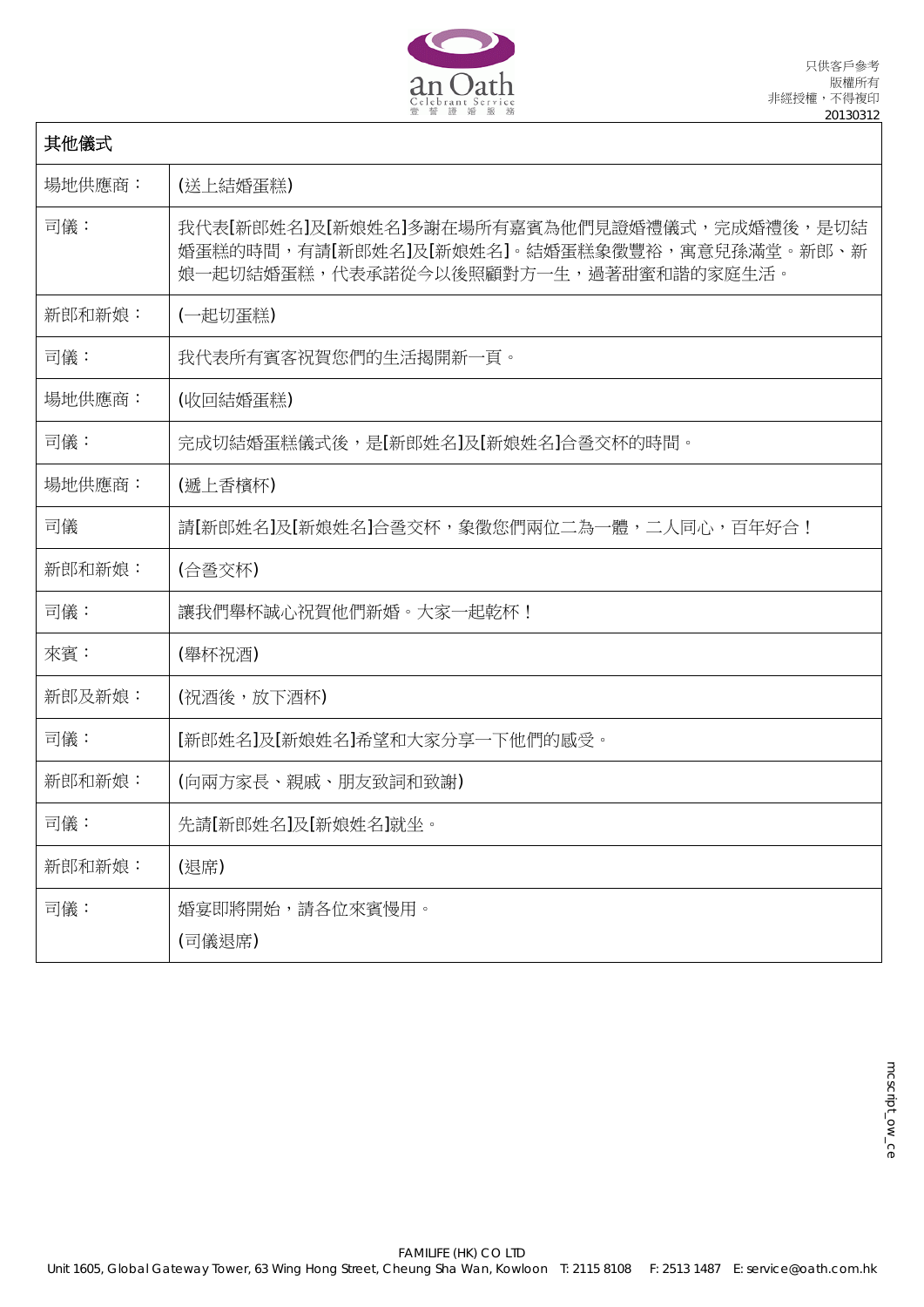

| <b>Script</b>                      | <b>An-Oath-Wedding Version</b>                                                                                                                                                            |                                                                                         |
|------------------------------------|-------------------------------------------------------------------------------------------------------------------------------------------------------------------------------------------|-----------------------------------------------------------------------------------------|
|                                    | <b>Traditional Style</b>                                                                                                                                                                  | <b>Modern Style</b>                                                                     |
| Characteristics                    | Bride is accompanied by her father to<br>1.<br>enter the venue                                                                                                                            | Bride and Groom enter the venue<br>$1_{\cdot}$<br>together                              |
|                                    | March in with Flower Girl and Ring<br>2.<br>Bearer                                                                                                                                        | March in without Flower Girl nor Ring<br>2.<br>Bearer                                   |
|                                    | 3. Best man presents rings for ring<br>exchange ceremony                                                                                                                                  | Best man presents rings for ring<br>3.<br>exchange ceremony                             |
| <b>Facilities</b>                  | 1. Original identification documents of<br>Groom, Bride and the 2 witnesses                                                                                                               | Original identification documents of<br>1.<br>Groom, Bride and the 2 witnesses          |
|                                    | Ring pillow or case<br>2.                                                                                                                                                                 | Ring pillow or case<br>2.                                                               |
|                                    | 3.<br>1 table                                                                                                                                                                             | 1 table<br>3.                                                                           |
|                                    | 4 chairs<br>4.                                                                                                                                                                            | 4 chairs<br>4.                                                                          |
|                                    | 5.<br>Audio & visual equipment                                                                                                                                                            | 5.<br>Audio & visual equipment                                                          |
|                                    | 1-2 wireless microphones<br>6.                                                                                                                                                            | 1-2 wireless microphones<br>6.                                                          |
|                                    | Wedding cake<br>7.                                                                                                                                                                        | Wedding cake<br>7.                                                                      |
|                                    | Cake knife<br>8.                                                                                                                                                                          | Cake knife<br>8.                                                                        |
|                                    | 2 wine glasses<br>9.                                                                                                                                                                      | 2 wine glasses<br>9.                                                                    |
|                                    | 10. Champagne                                                                                                                                                                             | 10. Champagne                                                                           |
| 15 minutes before wedding ceremony |                                                                                                                                                                                           |                                                                                         |
|                                    | <b>Traditional Style</b>                                                                                                                                                                  | <b>Modern Style</b>                                                                     |
| Venue provider:                    | (Get the stage and audio & visual equipment ready)                                                                                                                                        |                                                                                         |
| Master of<br>Ceremonies (MC):      | The wedding ceremony is about to start. Please be seated. (Repeat until all guests are<br>seated)                                                                                         |                                                                                         |
| Guests:                            | (Seated)                                                                                                                                                                                  |                                                                                         |
| MC:                                | Ladies and gentlemen, on behalf of the new couple <bride's name=""> and <groom's<br>occasion. The ceremony is a solemn event which will last for about 15 minutes.</groom's<br></bride's> | name>, I thank you all for attending their wedding ceremony and witnessing this special |
|                                    | Now follows a video depicting the story of the bridal couple. Enjoy!                                                                                                                      |                                                                                         |
| Venue provider:                    | (Play the video)                                                                                                                                                                          |                                                                                         |
| Best man:                          | (Prepare the rings and the ring pillow/case,<br>and give them to Ring Bearer)                                                                                                             | mcscript_ow_ce<br>(Get the rings and the ring pillow/case<br>ready)                     |
| MC:                                | (Video ends) What a beautiful and touching story!                                                                                                                                         |                                                                                         |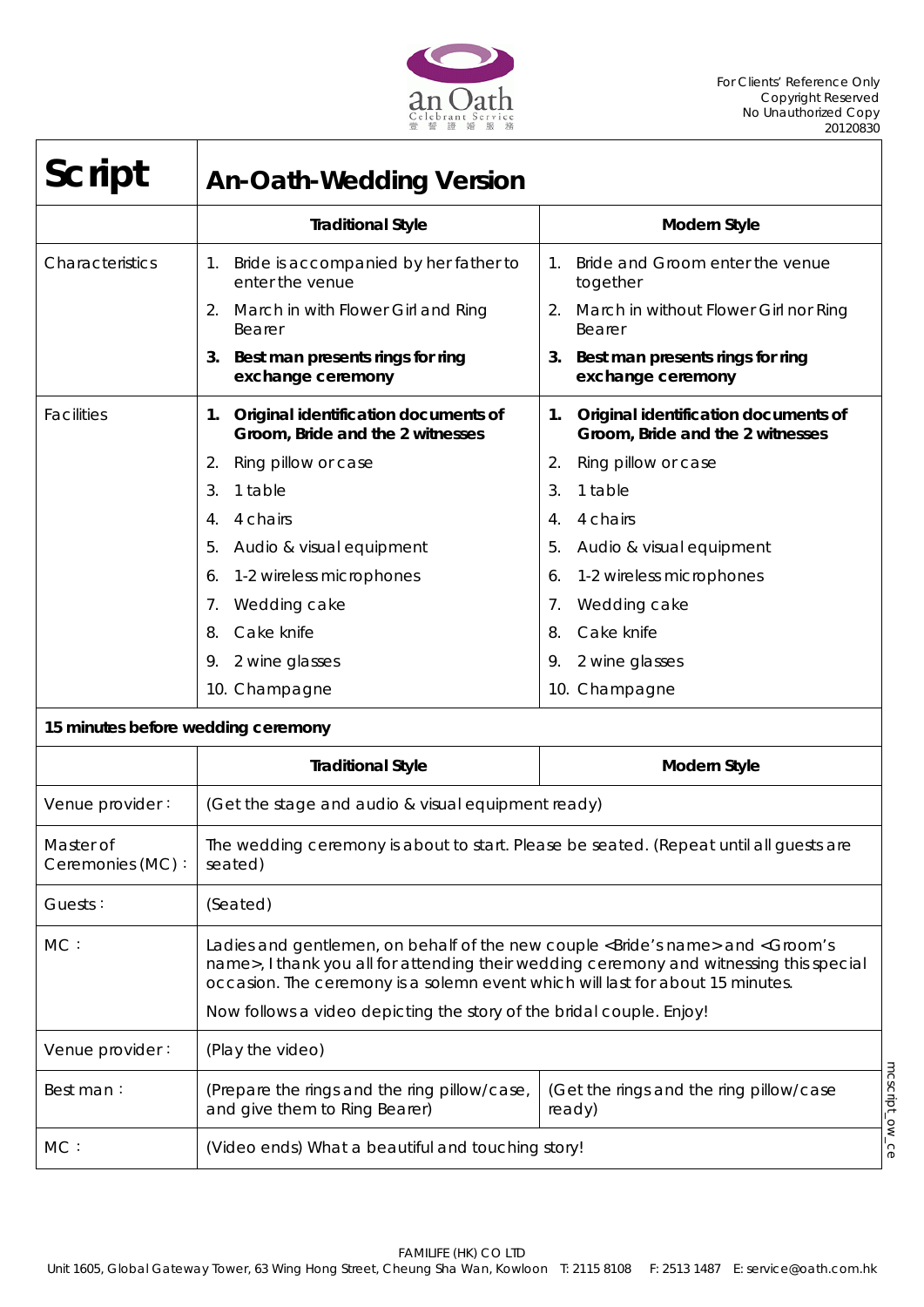

| <b>Wedding Ceremony</b>                                                       |                                                                                     |                                                                                                             |
|-------------------------------------------------------------------------------|-------------------------------------------------------------------------------------|-------------------------------------------------------------------------------------------------------------|
|                                                                               | <b>Traditional Style</b>                                                            | Modern Style                                                                                                |
| Venue provider:                                                               | (Stop food and beverage service and allow no entry into or departure from the hall) |                                                                                                             |
| Groom:                                                                        | (Stand in front of the stage)                                                       | (Stand at the entrance)                                                                                     |
| Bride:                                                                        | (Stand at the entrance)                                                             |                                                                                                             |
| <b>Bride's Witness:</b>                                                       | (Stand at the entrance)                                                             |                                                                                                             |
| MC:                                                                           | I'd like to invite our celebrant <xxx> to come up on stage.</xxx>                   | The wedding ceremony of <bride's name=""> and <groom's name=""> is about to begin. Now,</groom's></bride's> |
| Celebrant:                                                                    | (Go to the stage)                                                                   |                                                                                                             |
| MC:                                                                           | (Step down)                                                                         |                                                                                                             |
| Celebrant:                                                                    | (Opening speech to welcome the guests) (Ask for silence during the ceremony)        |                                                                                                             |
| Celebrant:<br>(March in should<br>be called by<br>Celebrant instead<br>of MC) | Now, please all stand up and let's invite<br>Bride into the venue.                  | Now, please all stand up and let's invite the<br>new couple into the venue.                                 |
| Venue provider:                                                               | (Play music)                                                                        |                                                                                                             |
| Flower Girl & Ring<br>Bearer:                                                 | (March in carrying the ring pillow/case with<br>rings, lead the way to the stage)   |                                                                                                             |
| Best man:                                                                     | (Take over the ring pillow/case with rings<br>from the Ring Bearer)                 |                                                                                                             |
| Bride and her<br>witness:                                                     | (March in)                                                                          |                                                                                                             |
| <b>Bride's Witness:</b>                                                       | (Hand over the Bride to the Groom) (Find his<br>seat on the floor)                  |                                                                                                             |
| Bride and Groom:                                                              | (Go to the stage and keep standing)                                                 | (March in) (Go to the stage and keep<br>standing)                                                           |
| Venue provider:                                                               | (Stop the music)                                                                    |                                                                                                             |
| Celebrant:                                                                    | Please all be seated.                                                               |                                                                                                             |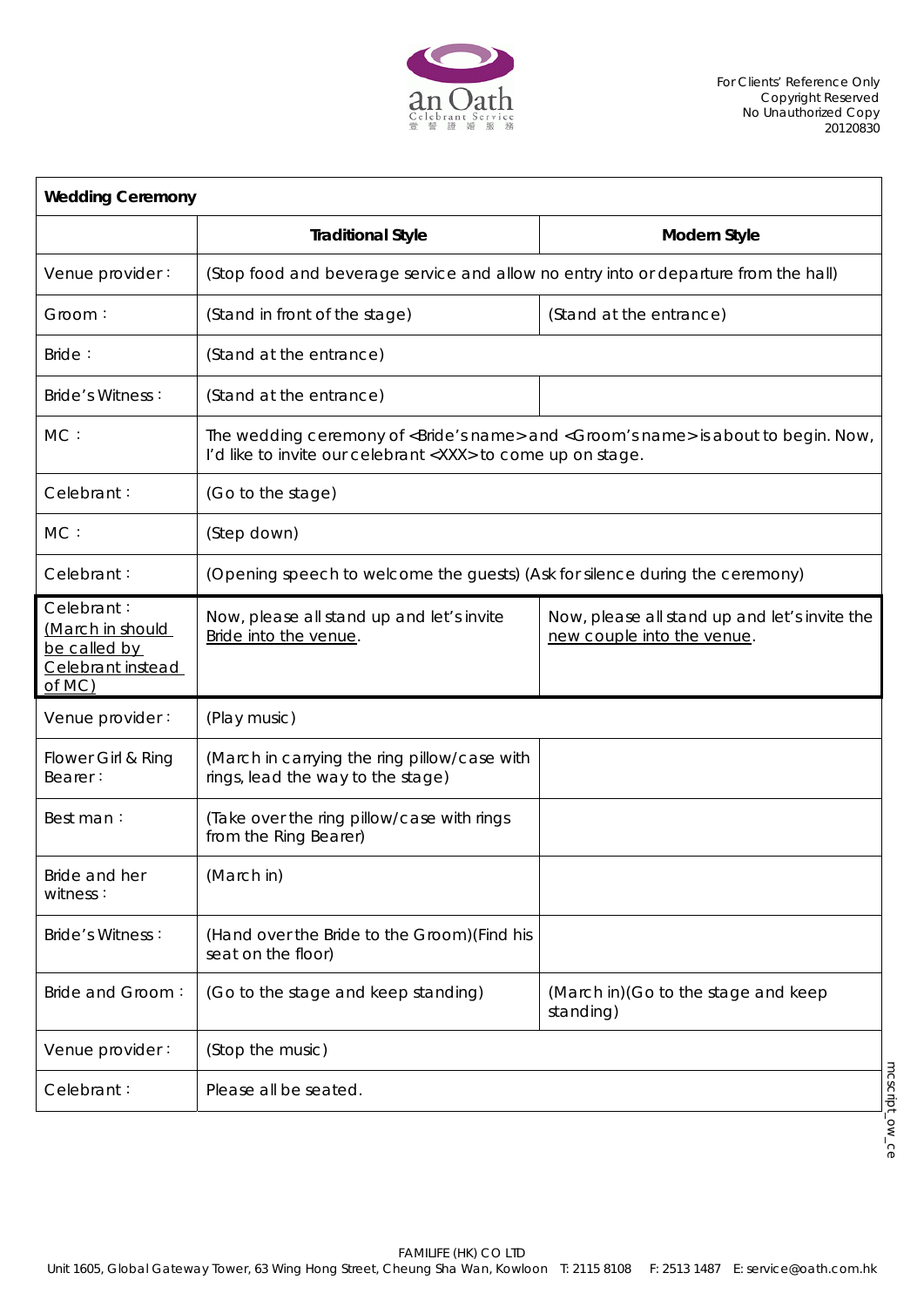

| Celebrant:                   | (Opening speech to address the couple)                                                                                                                                                                                                                                                                                                                                                                                                                                                                                                                                                                                                                                 |                |
|------------------------------|------------------------------------------------------------------------------------------------------------------------------------------------------------------------------------------------------------------------------------------------------------------------------------------------------------------------------------------------------------------------------------------------------------------------------------------------------------------------------------------------------------------------------------------------------------------------------------------------------------------------------------------------------------------------|----------------|
|                              | (Official address: Before you are joined in matrimony, it is my duty to remind you of the<br>solemn and binding character of a marriage contracted under the Marriage Ordinance,<br>which is in law the voluntary union for life of one man and one woman to the exclusion of<br>all others. Know ye, therefore, [the two of you], that, by the public taking of each other as<br>man and wife in my presence and in the presence of the persons now here, and by the<br>subsequent attestation thereof by signing your names to that effect, you become legally<br>married to each other, although no other rite of a civil or religious nature shall take<br>place.) |                |
| Celebrant:                   | (Ask "I do" questions)                                                                                                                                                                                                                                                                                                                                                                                                                                                                                                                                                                                                                                                 |                |
| Celebrant:                   | We now proceed to the ring exchange and vow taking ceremony. Will the best man<br>please present your rings for the ring exchange ceremony?                                                                                                                                                                                                                                                                                                                                                                                                                                                                                                                            |                |
| Best man:                    | (Go to the stage carrying the ring pillow / case with rings)                                                                                                                                                                                                                                                                                                                                                                                                                                                                                                                                                                                                           |                |
| Celebrant:                   | <groom's name="">, please place your ring on the Bride's finger.</groom's>                                                                                                                                                                                                                                                                                                                                                                                                                                                                                                                                                                                             |                |
| Groom:                       | (Put on the ring for the Bride)                                                                                                                                                                                                                                                                                                                                                                                                                                                                                                                                                                                                                                        |                |
|                              | (Repeat after the celebrant to say the vow: I call upon all persons here present to witness<br>that I, <groom's name="">, do take, <bride's name="">, to be my lawful wedded wife,<br/>[+special vow, if applicable])</bride's></groom's>                                                                                                                                                                                                                                                                                                                                                                                                                              |                |
| Celebrant:                   | <bride's name="">, please place your ring on the Groom's finger.</bride's>                                                                                                                                                                                                                                                                                                                                                                                                                                                                                                                                                                                             |                |
|                              |                                                                                                                                                                                                                                                                                                                                                                                                                                                                                                                                                                                                                                                                        |                |
| <b>Bride:</b>                | (Put on the ring for the Groom)                                                                                                                                                                                                                                                                                                                                                                                                                                                                                                                                                                                                                                        |                |
|                              | (Repeat after the celebrant to say the vow: I call upon all persons here present to witness<br>that I, <bride's name="">, do take, <groom's name="">, to be my lawful wedded husband,<br/>[+special vow, if applicable])</groom's></bride's>                                                                                                                                                                                                                                                                                                                                                                                                                           |                |
| Celebrant:                   | <groom's name="">, you may now lift the veil and kiss the Bride.</groom's>                                                                                                                                                                                                                                                                                                                                                                                                                                                                                                                                                                                             |                |
| Groom:                       | (Lift the veil and kiss the Bride)                                                                                                                                                                                                                                                                                                                                                                                                                                                                                                                                                                                                                                     |                |
| Celebrant:                   | May I invite both witnesses to please come up on stage?                                                                                                                                                                                                                                                                                                                                                                                                                                                                                                                                                                                                                |                |
| Witnesses:                   | (Go to the stage)                                                                                                                                                                                                                                                                                                                                                                                                                                                                                                                                                                                                                                                      |                |
| Bride, Groom &<br>Witnesses: | (Group photo-taking)                                                                                                                                                                                                                                                                                                                                                                                                                                                                                                                                                                                                                                                   |                |
| Celebrant:                   | Please be seated                                                                                                                                                                                                                                                                                                                                                                                                                                                                                                                                                                                                                                                       |                |
| Bride, Groom &<br>Witnesses: | (Sit down)                                                                                                                                                                                                                                                                                                                                                                                                                                                                                                                                                                                                                                                             |                |
| Celebrant:                   | Bride, please sign the Marriage Certificate.                                                                                                                                                                                                                                                                                                                                                                                                                                                                                                                                                                                                                           | mcscript_ow_ce |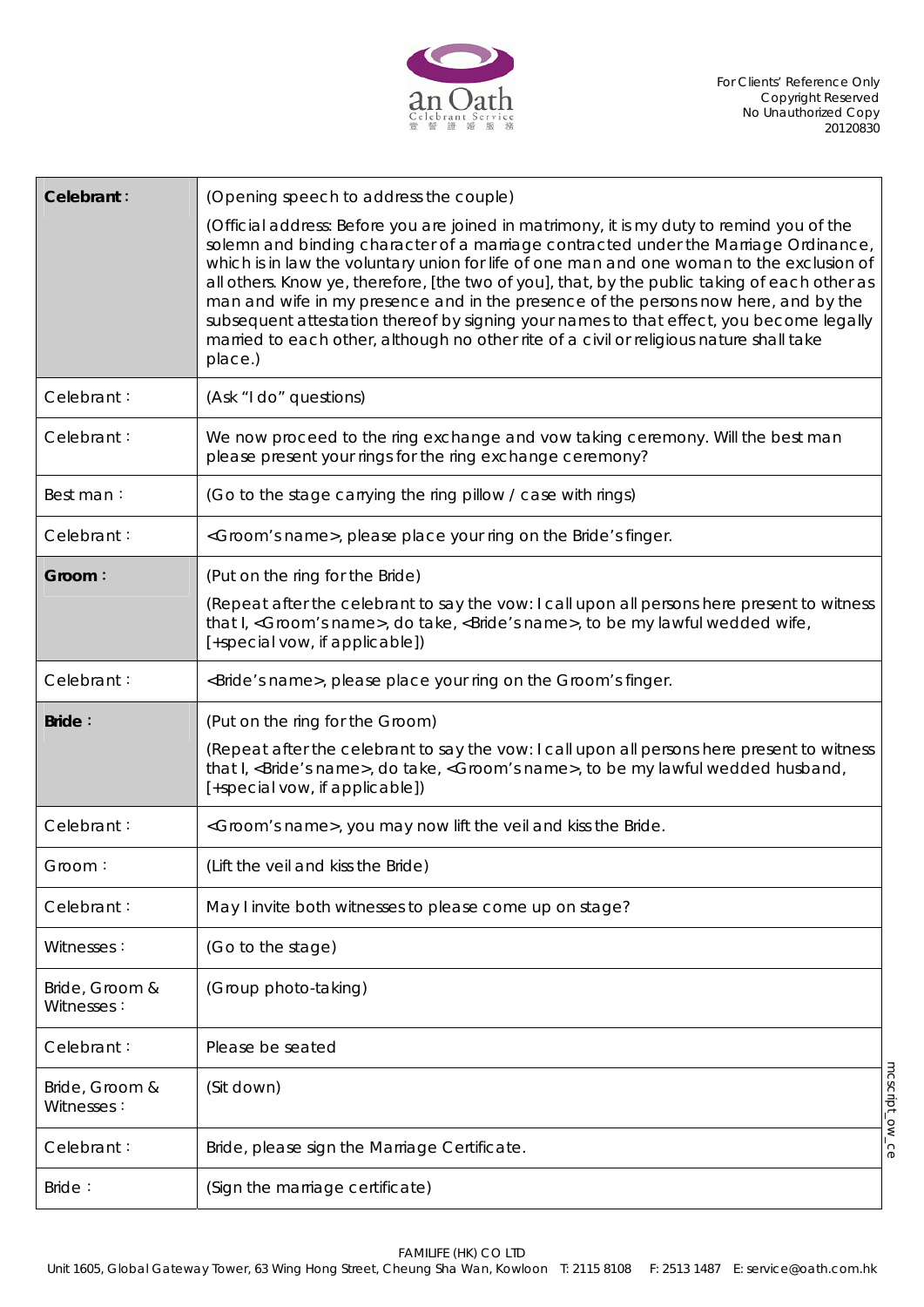

| Celebrant:              | Groom, please sign the Marriage Certificate.                                                                                                                                                                                                                                                                                                                                                                                                                                                                                       |                |
|-------------------------|------------------------------------------------------------------------------------------------------------------------------------------------------------------------------------------------------------------------------------------------------------------------------------------------------------------------------------------------------------------------------------------------------------------------------------------------------------------------------------------------------------------------------------|----------------|
| Groom:                  | (Sign the marriage certificate)                                                                                                                                                                                                                                                                                                                                                                                                                                                                                                    |                |
| Celebrant:              | I would like to now invite the Groom's Witness to sign the Marriage Certificate.                                                                                                                                                                                                                                                                                                                                                                                                                                                   |                |
| Groom's Witness:        | (Sign the marriage certificate)                                                                                                                                                                                                                                                                                                                                                                                                                                                                                                    |                |
| Celebrant:              | I would like to now invite the Bride's Witness to sign the Marriage Certificate.                                                                                                                                                                                                                                                                                                                                                                                                                                                   |                |
| <b>Bride's Witness:</b> | (Sign the marriage certificate)                                                                                                                                                                                                                                                                                                                                                                                                                                                                                                    |                |
| Celebrant:              | (Sign and seal the marriage certificate) (Pack up the marriage certificate and prepare<br>the certificate wrapper)                                                                                                                                                                                                                                                                                                                                                                                                                 |                |
| Celebrant:              | May I invite the witnesses to step down and take a seat?                                                                                                                                                                                                                                                                                                                                                                                                                                                                           |                |
| Witnesses:              | (Retreat)                                                                                                                                                                                                                                                                                                                                                                                                                                                                                                                          |                |
| Celebrant:              | May I invite the couple to come to the front of the stage?                                                                                                                                                                                                                                                                                                                                                                                                                                                                         |                |
| Bride and Groom:        | (Stand up and proceed to the front of the stage)                                                                                                                                                                                                                                                                                                                                                                                                                                                                                   |                |
| Celebrant:              | I am pleased to pronounce you husband and wife. Congratulations, may I introduce <mr.<br>and Mrs. XXX&gt;. Here is your official Marriage Certificate.</mr.<br>                                                                                                                                                                                                                                                                                                                                                                    |                |
|                         | The wedding ceremony is officially completed.                                                                                                                                                                                                                                                                                                                                                                                                                                                                                      |                |
|                         | [Wedding ceremony ends]                                                                                                                                                                                                                                                                                                                                                                                                                                                                                                            |                |
| Celebrant:              | (Retreat)                                                                                                                                                                                                                                                                                                                                                                                                                                                                                                                          |                |
| <b>Other Ceremonies</b> |                                                                                                                                                                                                                                                                                                                                                                                                                                                                                                                                    |                |
| Venue provider:         | (Deliver the cake)                                                                                                                                                                                                                                                                                                                                                                                                                                                                                                                 |                |
| MC:                     | On behalf of <bride's name=""> and <groom's name="">, I would like to thank all of the quests<br/>here for sharing and witnessing this happy moment with the newlyweds. Now, let's invite<br/><bride's name=""> and <groom's name=""> to cut the wedding cake. The wedding cake<br/>symbolizes fertility. Cutting the cake implies that from now on, the new couple promises to<br/>take care of each other for the rest of their lives and to live together harmoniously as a<br/>family.</groom's></bride's></groom's></bride's> |                |
| Bride and Groom:        | (Cut the cake)                                                                                                                                                                                                                                                                                                                                                                                                                                                                                                                     |                |
| MC:                     | May I take the liberty of representing all of the guests here present by congratulating you<br>on beginning this new and exciting chapter in your lives.                                                                                                                                                                                                                                                                                                                                                                           |                |
| Venue provider:         | (Take away the cake)                                                                                                                                                                                                                                                                                                                                                                                                                                                                                                               |                |
| MC:                     | It's time for the traditional wine sharing of the newlyweds.                                                                                                                                                                                                                                                                                                                                                                                                                                                                       | mcscript_ow_ce |
| Venue provider:         | (Deliver glasses of champagne)                                                                                                                                                                                                                                                                                                                                                                                                                                                                                                     |                |